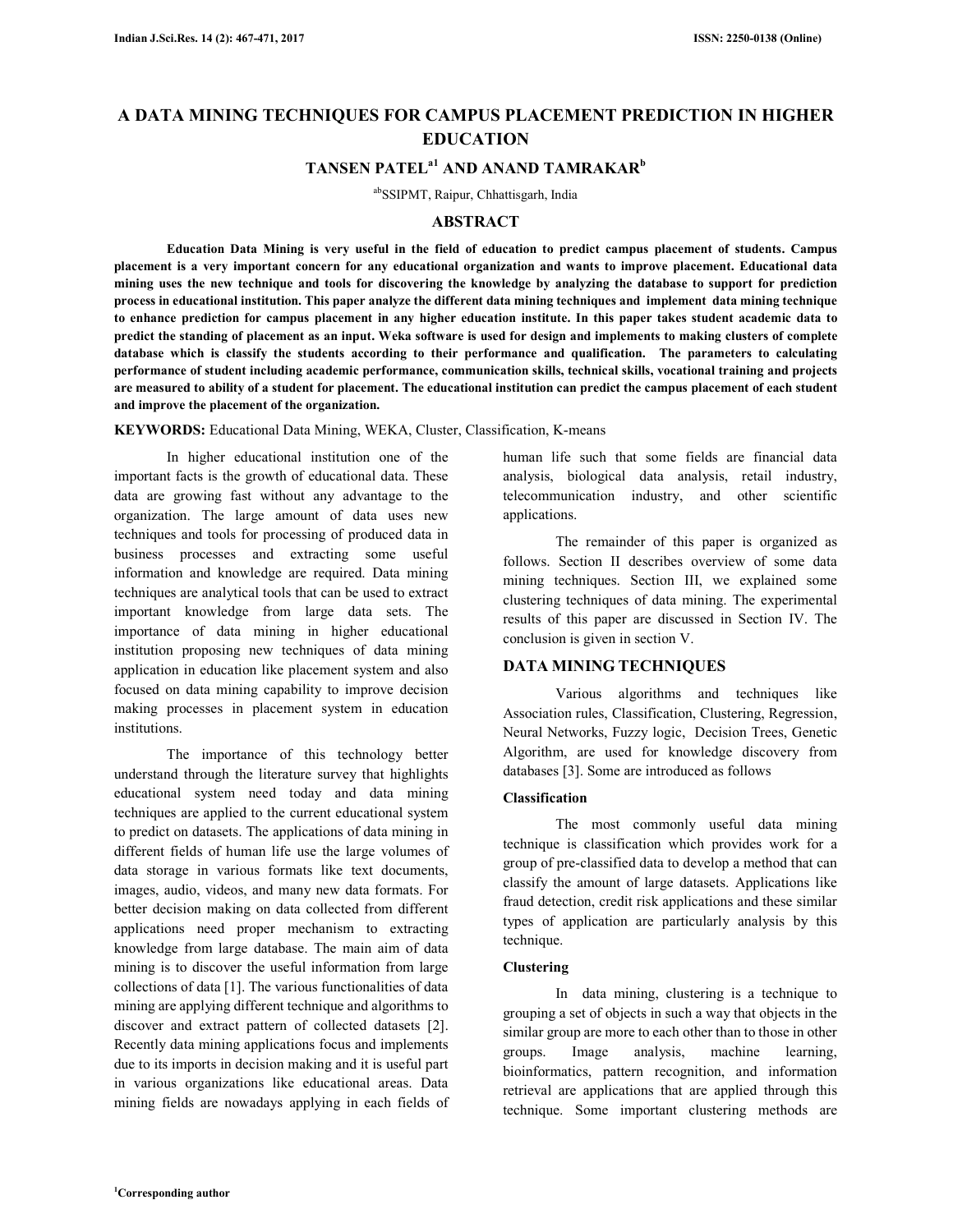K-means method, hierarchical agglomerative method, density based method, farthest first method, and EM method.

### **Predication**

One of the data mining techniques is the prediction that establishes correlation between dependent and independent variables. Predication is adopted by regression technique. There are various regression methods include linear regression, nonlinear regression, multivariate linear regression, and multivariate nonlinear regression

### **Association rule**

Association rule is well-known data mining technique allows in large databases to discover interesting relations between different variables. For example, the rule {Milk, Sugar  $\rightarrow$  Coffee} found in the sales data of a general store would shows that if a customer buys milk and sugar together, that person is expected to also buy coffee. The different association rule methods are quantitative association rule, multilevel association rule, and multidimensional association rule.

### **Neural Networks**

A neural network is a data mining technique that is used to derive complex relationships to find patterns in data to extract patterns for continuous input and output values. Neural networks are useful on particular database having missing, partial, and noisy data. Analyze handwritten character recognition is a one of the application implement by neural network technique.

### **METHODOLOGY**

Clustering is a separation of data into groups of related objects. Cluster consist each group of objects that are similar between themselves and unrelated to objects of other groups. Various clustering techniques have appeared in order to discover interconnected groups in datasets. In this section the techniques for clustering are introduced.

#### **Simple K Means**

Simple K Means clustering technique[4] is a simplest unsupervised learning technique. In this technique partition x observations into k clusters with the nearest mean value in which each observation belongs to the cluster. In the beginning, k centroids need to be selected. The next stage is to take instances relates to a data set and correlate them to the nearest centers. After finding k new centroids, a new binding has to be done between the same data set points and the nearest new center. This is repeated until all changes are done. Finally, this technique intend at minimizing intra cluster distance automatically inter cluster distance will be maximized and this is represented through squared error function.

 $\text{SEF} = \sum_{i=0}^{k} \sum_{\alpha \in \text{Ci}} ||\alpha - \sigma i||^2$ 

Where,  $\sigma i$  is a mean of i<sup>th</sup> cluster, Ci is a i<sup>th</sup> cluster and σi is a point representing the object.

# **Farthest First**

One of the heuristic based methods of clustering is farthest first [5]. Farthest first is a variant of K Means that select centroids and allocate the objects in cluster but at the point farthest from the existing cluster centre inside the data area. This algorithm provides fast clustering in most of the cases and less modification and reassignment is required.

For each  $A_i = [a_{i,1}, a_{i,2}, ..., a_{i,n}]$  in database D that is described by n categorical attributes,  $f(a_{i,j} | D)$  denotes the frequency count of attribute value  $a_{i,j}$  in the dataset. A scoring function designed for evaluating each point is defined as

SF  $(A_i) = \sum_{j=1}^{n} f(a_{i,j} | D)$ 

### **Filtered Clusterer**

A filter [6] is a special subset of a partially ordered set in mathematics. A filter is the power set of some set, partially ordered by set inclusion. Let S be a topological space and s a point of S. A filter base F on S is said to cluster at s if and only if each element of F has nonempty intersection with each neighborhood of s. If a filter base F clusters at s and is finer than a filter base G, then G clusters at s too. Every limit of a filter base F is also a cluster point of the base.

### **Hierarchical Clusterer**

Hierarchical Clusterer [7] construct a cluster hierarchy, a tree of clusters, known as a dendrogram. One of the types is Agglomerative hierarchical cluster uses bottom up approach and follows the algorithm steps, firstly, start with 1 point. Recursively add two or more appropriate clusters. Stop when k number of clusters is achieved. Second hierarchical cluster is Divisive and reverse of agglomerative that uses top down approach with following algorithms steps. Start with a big cluster. Recursively divides into smaller clusters. Stop when k number of clusters is achieved.

#### **Make Density Based Clusterer**

Make Density Based Clusterer [8] is a class for binding a Cluster and returns a density and distribution. The normal and discrete distributions produced by the wrapped clustered will be fitted within each cluster. The algorithmic steps are consider the set of elements E, no.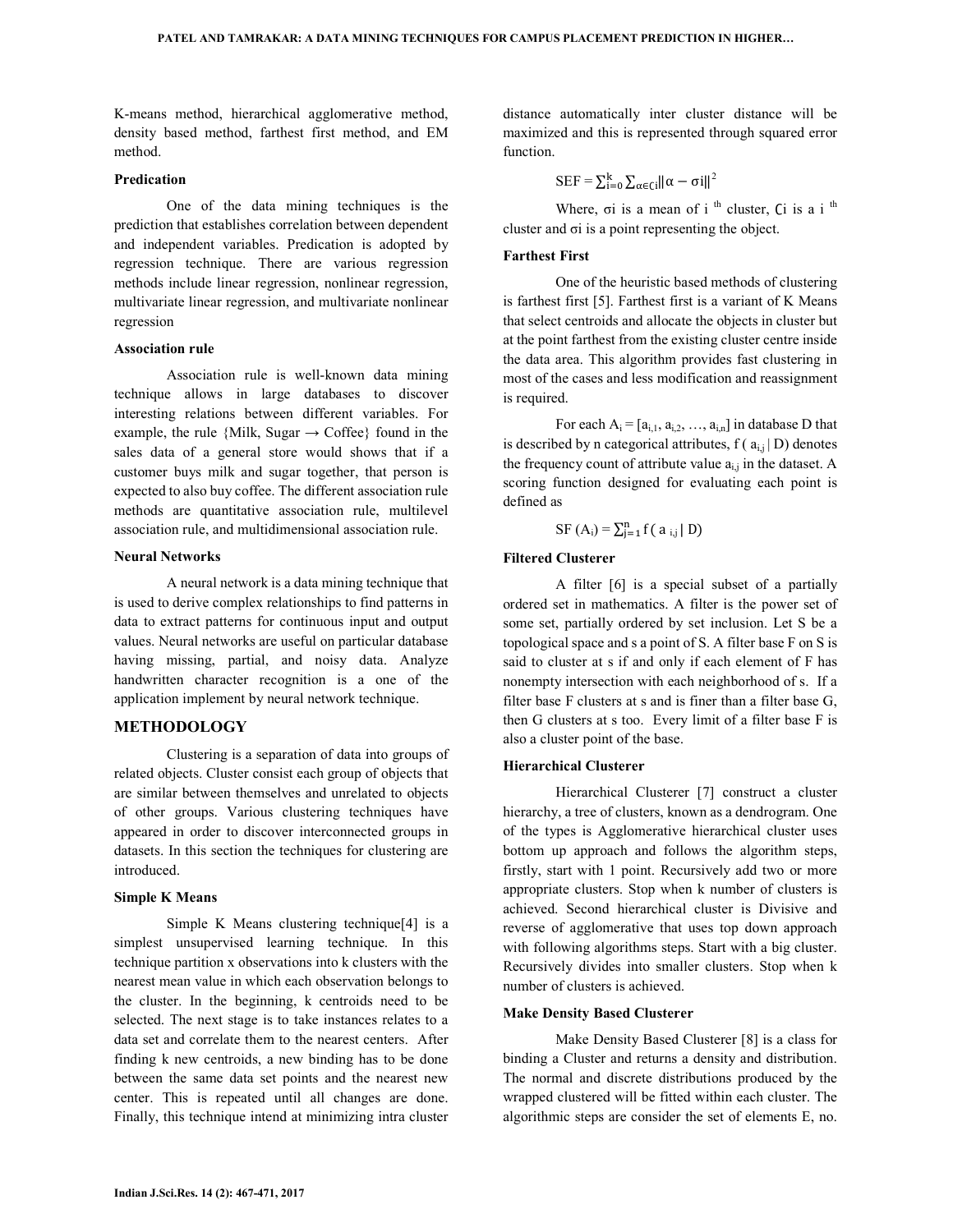of clusters K, minimum number of points and max distance for density measure. Initialize k=1, repeat the step if  $a_i$  not in cluster then C={ $a_j | a_j$  is density-reachable from  $a_i$ . If C is a valid cluster then k=k+1;  $K_k=C$ , finally repeat until i=n.

# **RESULTS AND DISCUSSION**

In this section, the placement data of 150 final year BE students of Engineering College is collected as an input and experiments these test dataset in Weka tool for clustering.

| Attributes                 | Values                   |
|----------------------------|--------------------------|
| Marks%                     | $0-100(\%)$              |
| Communication skills       | Average, Good, Excellent |
| Technical skills           | $0 - 10$                 |
| Personality                | Average, Good, Excellent |
| <b>Vocational Training</b> | $0-10$                   |
| Projects                   | $0-10$                   |
| Gender                     | F(Female), M(Male)       |
| Area                       | Rural, Urban             |

#### **Table I: List of attributes of datasets**

To implementing the various algorithm on the given data set required to convert excel file to csv file and get the required csv file for processing in weka tools.

|    | m<br><b>Sect</b>          | $\mathbb{R}$<br>TH. |              |                                  |                                |                                                        |                   |                         | dataplacement (Re   |
|----|---------------------------|---------------------|--------------|----------------------------------|--------------------------------|--------------------------------------------------------|-------------------|-------------------------|---------------------|
|    | Holle                     | Insert              | Page Layout  |                                  | Formulas.                      | <b>Data</b><br><b>Review</b>                           | Vieto             |                         |                     |
|    | <b>ALCUR</b><br>Lis Copy  |                     | Californi    | $+11$                            | <b>NATION</b>                  |                                                        | ■■ ■              | Willie Text             |                     |
|    | Paste                     | Format Painter      |              | $B$ $I$ $B$ = $B$ = $O$ $\Delta$ |                                |                                                        | 34, 360           |                         | Sad Minge & Center. |
|    | Cintaant                  |                     |              | Furt                             |                                |                                                        | <b>Allgrenera</b> |                         |                     |
|    | 87                        |                     | í n          | w                                |                                |                                                        |                   |                         |                     |
|    | А                         | Ħ.                  | $\sim$       | o                                | $+1$                           | p.                                                     | 综                 | $\overline{\mathbf{H}}$ | $-1$                |
| ı  | SN                        | Marks%              |              |                                  |                                | Communi Technical personalit Vocationa Projects Gender |                   |                         | Area                |
| Œ  | $\mathbf{1}^{\mathbf{1}}$ |                     | 60 good      |                                  | 7 good                         | ø                                                      | 7 P               |                         | urban               |
| F. | z                         |                     | 70 good      |                                  | 8 good                         | 8                                                      |                   | 6 M                     | urban               |
| A  | 3                         |                     | 65 good      |                                  | 7 good                         | 6                                                      |                   | 6 M                     | urban               |
| ä  | ă.                        |                     | 09 excellent |                                  | 9 excellent                    | 8                                                      |                   | 9 M                     | urban.              |
| ō  | 5.                        |                     | 81 average   |                                  | <b>6</b> everage               | Ÿ.                                                     | 6.P               |                         | rural               |
| Ϋ  | ö.                        |                     | 75 average   |                                  | 5 average                      | 6                                                      |                   | 6 M                     | urban               |
| в  | T.                        |                     | 72 average   |                                  | 6 good                         | 7                                                      |                   | $7^{\circ}M$            | urban               |
| 9  | B.                        |                     | 65 average   |                                  | 5 average                      | 7                                                      | 7.5               |                         | urban               |
| 10 | 9                         |                     | 60 average   |                                  | 5 average                      | б                                                      | 7 P               |                         | urban               |
| 11 | 10                        |                     | 84 average   |                                  | 6 good                         | U.                                                     | 8 F               |                         | rural               |
| 12 | 11                        |                     | 74 good      |                                  | 7 good                         | $\mathbf{g}$                                           | 7 F               |                         | urban               |
| 13 | 12                        |                     | 71 average   |                                  | <b>6</b> average               | б                                                      |                   | 7M                      | urban               |
| 14 | 13                        |                     | 63 average   |                                  | 6 everage                      | 5                                                      |                   | 6 M                     | urban               |
| 15 | 14                        |                     | 68 average   |                                  | <b><i><u>B</u></i></b> average | 5                                                      |                   | 6 M                     | urban               |
| 16 | 15                        |                     | 09 average   |                                  | 5 average                      | 6                                                      |                   | 7 M                     | rural               |
| 17 | 15                        |                     | 75 excellent |                                  | 9 good                         | 8                                                      | 6 F               |                         | rural               |
| 18 | 17                        |                     | 77 good      |                                  | 8 good                         | 7                                                      |                   | 7 M                     | urban               |
| 19 | 18                        |                     | 79 average   |                                  | <b><i><u>B</u></i></b> average | 5                                                      | 7.5               |                         | urban               |
| 20 | 19                        |                     | 78 average   |                                  | 5 average                      | 5                                                      | 6 F               |                         | urban               |
| 苕  | 20                        |                     | 72 average   |                                  | 5 average                      | 5                                                      | 6 F               |                         | urban               |
| 22 | 21                        |                     | 67 average   |                                  | 6 everage                      | 7                                                      | 7 F               |                         | urban               |
| 23 | 22                        |                     | 82 average   |                                  | 7 average                      | 5                                                      |                   | 6 M                     | urban               |
| 24 | 23                        |                     | 83 average   |                                  | <b>6</b> average               | 6                                                      |                   | 5.M                     | urban               |
| 25 | :24                       |                     | 65 excellent |                                  | 9 excellent                    | 9                                                      |                   | 7 <sub>M</sub>          | urban               |
| 26 | 25                        |                     | 72 average   |                                  | 7 average                      | б                                                      |                   | 6 M                     | urban               |

**Figure 1: CSV file of data placement** 

After the collection of desired data we apply various algorithms on the student's placement data set using weka tool. We experiment Simple K means, Farthest First, Filtered Clusterer, Hierarchical Clusterer and Make Density Based Clusterer algorithms on the student placement data set using weka tool.

Experimental performances of each clustering algorithm are performed in weka tools with the following results.

| Reported Clark: Grider Associate (Intechnitiated Works)<br>Полени                                                                                                                       |                                                                                                                |                          |                 |                          |  |
|-----------------------------------------------------------------------------------------------------------------------------------------------------------------------------------------|----------------------------------------------------------------------------------------------------------------|--------------------------|-----------------|--------------------------|--|
| Choose: Neophermanne H.E.B. modesholderes 200 (entrebrigatorio 2000) des dendis 2.0-13 (4.2) (2) (4.2) (4.7) (4.2) (4.7) (editation administration in<br>the common the common the com- |                                                                                                                |                          |                 |                          |  |
| <b>Subdive consider</b>                                                                                                                                                                 | <b>Guider which</b>                                                                                            |                          |                 |                          |  |
| <b>B 34 FM 4 50</b>                                                                                                                                                                     | 88.                                                                                                            | 78.8                     | 71.2208.1       | TR.TR4E                  |  |
| <b>European Instrume</b>                                                                                                                                                                | MAGNETIC COMPANY CONTROL                                                                                       | 71 7287                  | TELEVILLE       | TL.LTNF                  |  |
| Femantisco solo.<br>380                                                                                                                                                                 | Companies/companies<br>Technical skiller                                                                       | America part<br>4.3331   | dood:<br>7.6488 | American<br><b>KASSE</b> |  |
| Theoret is cluster constanting                                                                                                                                                          | December 212                                                                                                   | a resistan               |                 | mod: smiles.             |  |
| 1. March Area                                                                                                                                                                           | Virginional Training                                                                                           | A. 2561                  | $-4.5$          | 6.1865                   |  |
| Of Shore clusters for staughorizer                                                                                                                                                      | Family areas in the control of<br>Apodes:                                                                      | 6.61<br>$\blacksquare$   | 4.MAT.<br>$\pm$ | $-4.144$<br>$-98$        |  |
|                                                                                                                                                                                         | Arna.                                                                                                          | <b>CTAR</b>              | UEDAIL.         | . sthat                  |  |
| Seles #16.66                                                                                                                                                                            | $\sim$                                                                                                         | -52                      | SI 5-85         | mar                      |  |
|                                                                                                                                                                                         |                                                                                                                |                          |                 |                          |  |
|                                                                                                                                                                                         |                                                                                                                |                          |                 |                          |  |
| 2341<br>ms:                                                                                                                                                                             | i base de estava trava de estava de provincia de contrar a contrar a contrar a contrar a contrar a contrar a c |                          |                 |                          |  |
| <b>The Committee of State Committee</b>                                                                                                                                                 | THE GREEN COUNT ROBE THAT THEREBY HERE + 5.20 RECORD                                                           |                          |                 |                          |  |
| <b>TERRITE</b>                                                                                                                                                                          |                                                                                                                |                          |                 |                          |  |
|                                                                                                                                                                                         | ten Salel unt erslamsen en installing een non-                                                                 | Joseph 1996 I de Antonio |                 |                          |  |
|                                                                                                                                                                                         | Clairgart Internet                                                                                             |                          |                 |                          |  |
|                                                                                                                                                                                         |                                                                                                                |                          |                 |                          |  |
|                                                                                                                                                                                         | ÷<br>41 1 2211<br>x.<br>LEE: 1 HYM                                                                             |                          |                 |                          |  |
|                                                                                                                                                                                         |                                                                                                                |                          |                 |                          |  |
| Result by Sight click for grobbnel.                                                                                                                                                     | 4<br>$\frac{1}{2}$                                                                                             |                          |                 |                          |  |

**Figure 2: Experimental result of Simple K Means** 



**Figure 3: Experimental result of Farthest First** 

| Website Producers Lab                                                                                                                                                                                                              |                                                                                                                                                      |                                                                                                                |                                                                                           |                                                                                                                                      | of all label. And |
|------------------------------------------------------------------------------------------------------------------------------------------------------------------------------------------------------------------------------------|------------------------------------------------------------------------------------------------------------------------------------------------------|----------------------------------------------------------------------------------------------------------------|-------------------------------------------------------------------------------------------|--------------------------------------------------------------------------------------------------------------------------------------|-------------------|
| Pearson (Over), CAFF (Apply), Sectionships (Hughes<br>Chattanic I<br>TilteralClasters Federikovsfölle ill sels durinn) Skalsfölde - int himmerskälda 10 geneticierne (200 introduc<br>diseas!<br><b>CONTRACTOR</b><br>Distinction. | <b>CLAIRING MADE OF</b>                                                                                                                              |                                                                                                                |                                                                                           |                                                                                                                                      |                   |
| W. LNs frokkits lat.<br>This base of the TT<br>$-1$<br>7: Farmings salt<br>44.786<br>ORDER WAS IMPOUNDED FOR A REAL FIELD<br>Smith Gold<br>User down for resultation<br><b>Januara</b> Antiquias<br>Seet Lit                       | œ<br>Razkot<br>Commentations resile<br>TACMISSI SYLVIS<br>parmotaling<br>Toyotimal Teaining<br>Woorwells Company (1999)<br>liandat:<br><b>Siring</b> | 19:31<br>71-1207<br>downstart<br>$-0.13331$<br>APRILLED.<br>$-1.2641$<br>$-4.41$<br>×<br><b>ASSAULT</b><br>--- | 11,3228<br>15, 6514<br>grad.<br>$-2000$<br>1001040<br>A. MERT<br>$\mathbf{r}$<br>and date | 74,7848<br>31,2058<br>Anterior<br>7. PLUI - V. 2210.<br><b>MILTINGS</b><br>AllAsh<br>19,899<br>$\blacksquare$<br>Intelligence<br>-33 |                   |
| Reachrited blight-allia the systemail 111                                                                                                                                                                                          | Time Velvet to build monel, (DAIL realting canal + 6.10 seconds<br>- Robit and distinction on training as !-<br>Clubrated Insurance                  |                                                                                                                |                                                                                           | Latin Managet (1999) (1999) (1999)                                                                                                   |                   |
|                                                                                                                                                                                                                                    | s.<br>48 1 8280.<br>1. 102.1.8MG                                                                                                                     |                                                                                                                |                                                                                           |                                                                                                                                      |                   |
| <b>ham a</b>                                                                                                                                                                                                                       | 4 5 4<br>$-$                                                                                                                                         |                                                                                                                |                                                                                           |                                                                                                                                      |                   |

**Figure 4: Experimental result of Filtered Clusterer**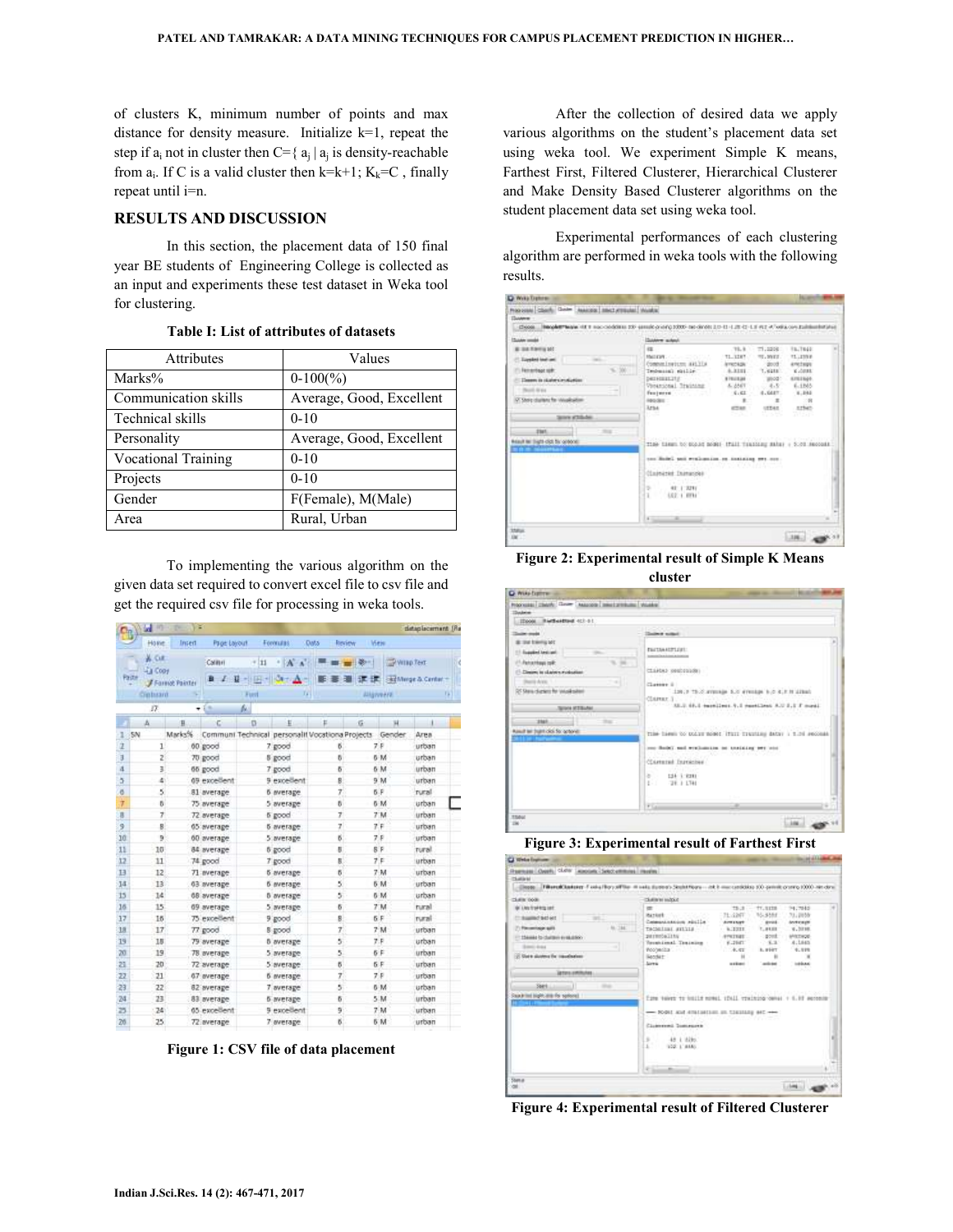





**Figure 6: Experimental result of Make Density Based Clusterer** 

After implementing the above clustering algorithm we analysis the clustering algorithms performance in the term of execution time of complete datasets and clustered instances in the form of percentage. Finally, we compare the clustering algorithms Simple K Means, Farthest First, Filtered Clusterer, Hierarchical Clusterer and Make Density Based Clusterer.

**Table II: Comparison of cluster algorithms** 

| Cluster Algorithms        |    | Clustered<br><b>Instances</b><br>(in %) | Time taken<br>to build<br>model<br>(in Seconds) |
|---------------------------|----|-----------------------------------------|-------------------------------------------------|
|                           | 0  |                                         |                                                 |
| SimpleKMeans              | 32 | 68                                      | 0.02                                            |
| FarthestFirst             | 83 | 17                                      | 0.02                                            |
| FilteredClusterer         | 32 | 68                                      | 0.02                                            |
| HierarchicalClusterer     | 99 |                                         | 0.09                                            |
| MakeDensityBasedClusterer | 31 | 69                                      | 0.08                                            |



**Figure 7: Clustered Instances** 



**Figure 8: Execution time** 

### **CONCLUSION**

The experimental results of clustering algorithms on student's placement datasets is performed here. The performance of the various clustering algorithms is compared based on clustered instances and time taken to form the estimated clusters. In the cluster 0, Hierarchical Clusterer algorithm gets highest percentage and Make Density Based Clusterer with lowest percentage. In case of cluster 1, it is reverse performance of cluster 0. Both Simple K Means and Filtered Clusterer are same clustered instances value. In the terms of execution time Hierarchical Clusterer takes maximum time as compare to others. The equal execution time taken by Simple K means, Farthest First and Filtered Clusterer algorithm for given datasets. These results can be used in future for similar type of research work.

# **REFERENCES**

Heikki, Mannila, "Data mining: machine learning, statistics, and databases", IEEE, 1996.